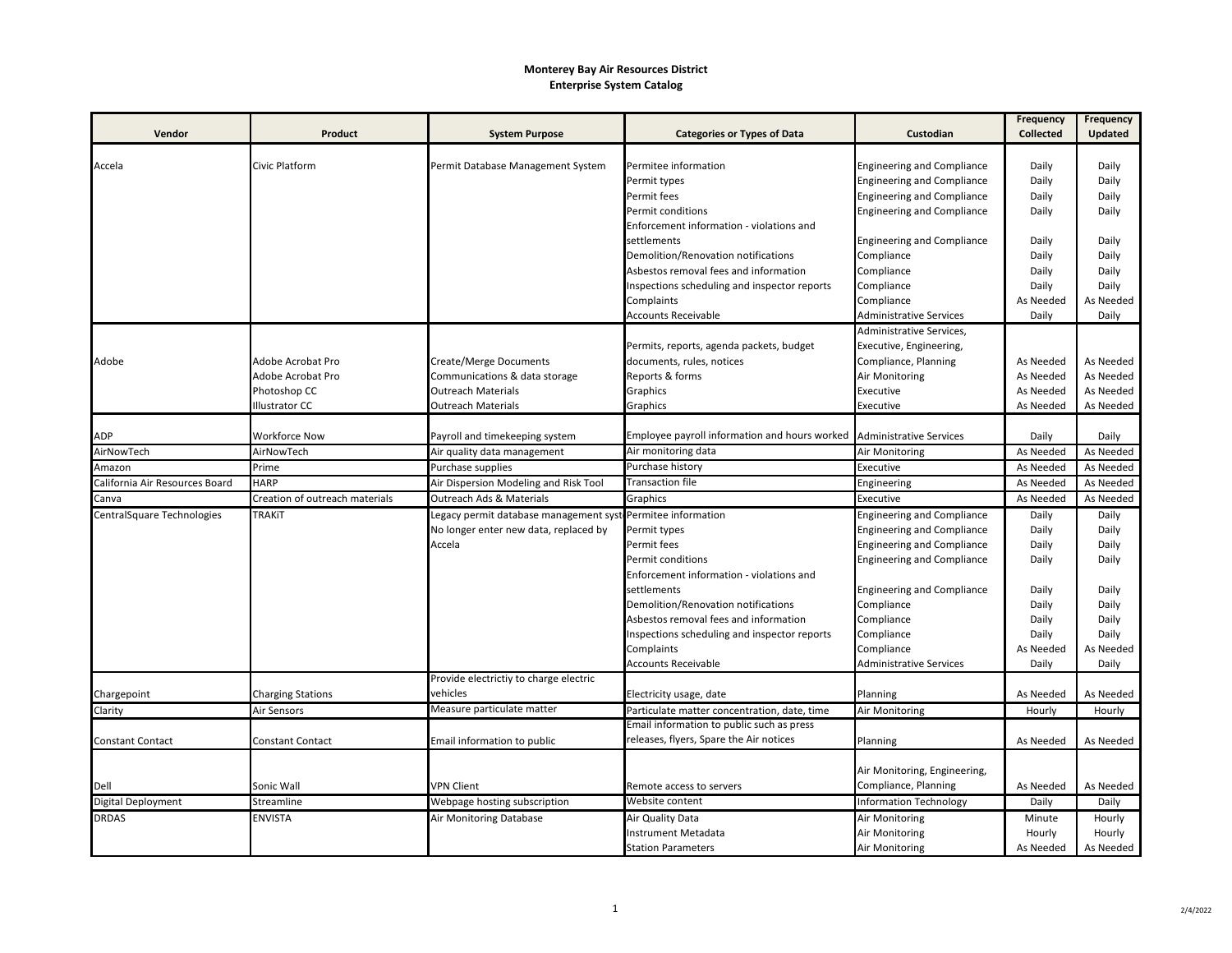## **Monterey Bay Air Resources District Enterprise System Catalog**

|                             |                                       |                                                                               |                                              |                                | <b>Frequency</b> | Frequency |
|-----------------------------|---------------------------------------|-------------------------------------------------------------------------------|----------------------------------------------|--------------------------------|------------------|-----------|
| Vendor                      | Product                               | <b>System Purpose</b>                                                         | <b>Categories or Types of Data</b>           | Custodian                      | <b>Collected</b> | Updated   |
|                             |                                       |                                                                               | Burn zones, fire districts and other maps as |                                |                  |           |
| <b>ESRI</b>                 | ArcGIS                                | Geographic Information Systems                                                | needed                                       | Planning                       | As Needed        | As Needed |
|                             |                                       |                                                                               |                                              | Planning, Engineering,         |                  |           |
|                             |                                       |                                                                               | Integrated Maps with Other Applications      | Compliance                     | As Needed        | As Needed |
|                             |                                       | Electronic signatures on contracts,                                           |                                              |                                |                  |           |
|                             |                                       | purchase orders, agreements, quotes,                                          |                                              |                                |                  |           |
| Eversign                    | <b>Electronic Signature Gathering</b> | etc.                                                                          | <b>Electronic Signatures</b>                 | Executive                      | As Needed        | As Needed |
| Foxit                       | Phantom PDF                           | Convert files to pdf                                                          | Pdf files                                    | <b>Information Technology</b>  | As Needed        | As Needed |
| GoDaddy                     | GoDaddy                               | Website domain                                                                | Website domain name                          | <b>Information Technology</b>  | As Needed        | As Needed |
|                             |                                       |                                                                               |                                              | Air Monitoring, Engineering,   |                  |           |
| Google                      | Google Earth Pro                      | Mapping                                                                       | Maps, satellite images                       | Compliance                     | As Needed        | As Needed |
|                             |                                       |                                                                               |                                              |                                |                  |           |
|                             |                                       | Upload and share large files of materials Board/Committee Meeting Materials & |                                              |                                |                  |           |
| Hightail                    | Online Storage                        | for Board/Committee Meetings                                                  | Recordings                                   | Executive                      | As Needed        | As Needed |
|                             |                                       | Digital recording of Board and Committee                                      |                                              |                                |                  |           |
| JCG Technologies            | Liberty Meeting Recorder              | meetings and minutes                                                          | Digital audio and word processing            | Executive                      | As Needed        | As Needed |
| Lakes Environmental         | <b>AERMOD User Interface</b>          | Dispersion modeling                                                           | Dispersion model files                       | Engineering                    | As Needed        | As Needed |
| Laserfiche                  | Laserfiche                            | <b>Enterprise Content Management</b>                                          | <b>Accounts Payable</b>                      | <b>Administrative Services</b> | Daily            | Daily     |
|                             |                                       |                                                                               | <b>Grant Applications</b>                    | Planning                       | Daily            | Daily     |
|                             |                                       |                                                                               | <b>Burn Permit Applications</b>              | Planning                       | Daily            | Daily     |
|                             |                                       |                                                                               |                                              | Administrative Services,       |                  |           |
|                             |                                       |                                                                               |                                              | Engineering, Compliance,       |                  |           |
|                             |                                       |                                                                               | Document Storage                             | Planning                       | Daily            | Daily     |
| Meta                        | Facebook                              | Social Media                                                                  | Share information with public                | Executive                      | As Needed        | As Needed |
|                             |                                       |                                                                               | Citizen Communications                       | Executive                      | As Needed        | As Needed |
| Meta                        | Instagram                             | Social Media                                                                  | Share information with public                | Executive                      | As Needed        | As Needed |
|                             |                                       |                                                                               | Citizen Communications                       | Executive                      | As Needed        | As Needed |
| Microsoft                   | FoxPro                                | Historical database system                                                    | Demolition/Renovation notifications          | Compliance                     | As Needed        | As Needed |
|                             |                                       |                                                                               | Asbestos removal fees and information        | Compliance                     | As Needed        | As Needed |
| Microsoft                   | Outlook 365                           | Email system                                                                  | <b>Enterprise Electronic Email</b>           | <b>Information Technology</b>  | Daily            | Daily     |
|                             | Office365                             |                                                                               |                                              |                                |                  |           |
|                             | (Word/Excel/Access/Powerpoint/Tea     | <b>Office Automation</b>                                                      |                                              |                                |                  |           |
| Microsoft                   | ms)                                   |                                                                               | <b>Word Processing</b>                       | <b>Information Technology</b>  | Daily            | Daily     |
|                             |                                       |                                                                               | Spreadsheets                                 | <b>Information Technology</b>  | Daily            | Daily     |
|                             |                                       |                                                                               | <b>Custom databases</b>                      | <b>Information Technology</b>  | Daily            | Daily     |
|                             |                                       |                                                                               | <b>Presentation documents</b>                | <b>Information Technology</b>  | Daily            | Daily     |
|                             |                                       |                                                                               | Public notices & communications              | Information Technology         | Daily            | Daily     |
|                             |                                       |                                                                               | Meetings                                     | <b>Information Technology</b>  | Daily            | Daily     |
| Savance                     | <b>EIO Board</b>                      | Communicate Staff In/Out Status                                               | Date/Time/Status                             | Information Technology         | Daily            | Daily     |
| SBRK Finance Holdings, Inc. | Springbrook                           | <b>Financial Accounting System</b>                                            | <b>Accounts Payable</b>                      | <b>Administrative Services</b> | Daily            | Daily     |
|                             |                                       |                                                                               | <b>Accounts Receivable</b>                   | <b>Administrative Services</b> | Daily            | Daily     |
|                             |                                       |                                                                               | <b>Bank Reconciliations</b>                  | <b>Administrative Services</b> | Monthly          | Monthly   |
|                             |                                       |                                                                               | <b>Budgeting</b>                             | <b>Administrative Services</b> | Daily            | Daily     |
|                             |                                       |                                                                               | Cash Receipts                                | <b>Administrative Services</b> | Daily            | Daily     |
|                             |                                       |                                                                               | <b>Fixed Assets</b>                          | Administrative Services        | As Needed        | As Needed |
|                             |                                       |                                                                               | General Ledger                               | <b>Administrative Services</b> | Daily            | Daily     |
|                             |                                       |                                                                               | <b>Grant Management</b>                      | <b>Administrative Services</b> | Daily            | Daily     |
|                             |                                       |                                                                               | <b>Permit Billing</b>                        | <b>Administrative Services</b> | Daily            | Daily     |
|                             |                                       |                                                                               | Purchase Orders                              | <b>Administrative Services</b> | As Needed        | As Needed |